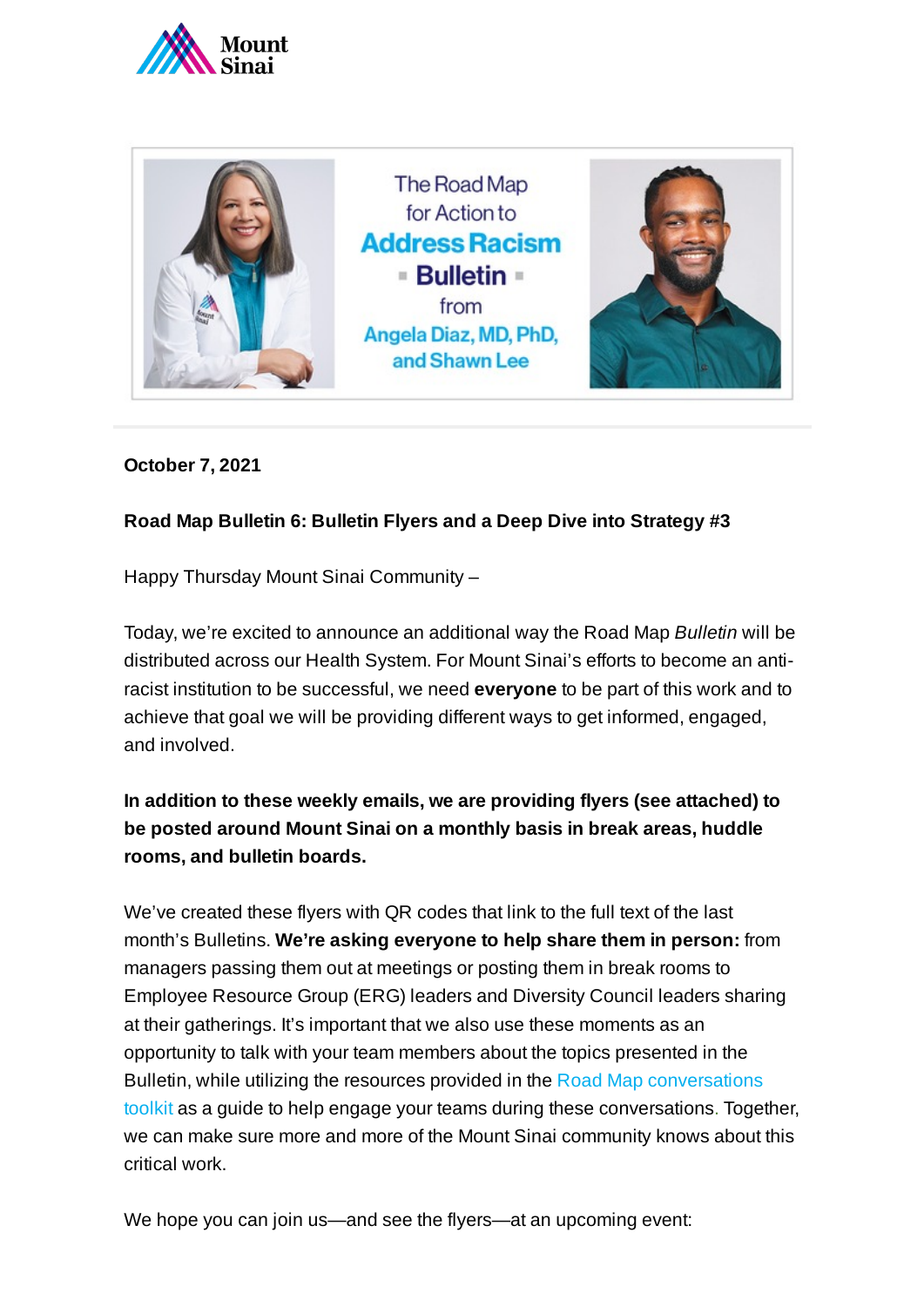## **Chats for Change—Social Determinants of Health: What is Social and What**

**is Structural?** The Centers for Disease Control and Prevention defines social determinants of health as "conditions in the places where people live, learn, work, and play that affect a wide range of health and quality-of life-risks and outcomes." In this session on **Tuesday, October 12, at noon**, we will discuss various social determinants of health and uncover how racism, biases, and inequities reveal how some determinants may be more structural than social. Register [here.](https://mssm.zoom.us/meeting/register/tZIlfumgqTwrEtRsytFYlSTp5heevuadbTU2)

**Virtual Healing Circle: Latinx Heritage Month** Please join the Asian Resource Network (ARN) and Heritage of Latino Alliance (HOLA) Employee Resource Groups for a Healing Circle on **Friday, October 15, 1 pm**. These circles provide a safe space for healing practices and encourage a practice of self-care and reflection. Practices begin with a five-minute mindful meditation and then conversation is opened up to participants to consider sharing their emotions, thoughts, and experience with the group. Collectively we are able to explore our capacity to heal, alleviate stress and suffering, and find meaning in both challenging and joyful moments. Register [here.](https://docs.google.com/forms/d/e/1FAIpQLSfFgM-v2e6dAvys_h5DG05x0o_7Z7UNIvwtPeCLCmpL9mo23A/viewform)

The focus—of these Bulletins and our anti-racist efforts overall—is building a community that actively opposes structural and individual racism and works to eliminate inequity in all its forms. Community engagement is also the explicit focus of the next Road Map strategy that we want to highlight, Strategy Three:

**Enhance community partnerships and accountability.**

According to **Emma Palmer, Vice President, Government Affairs and Public Policy** and the lead of the strategy, this work was already underway—but the Road Map has brought a renewed sense of urgency. Emma told us that she sees Mount Sinai's "commitment to our community as an essential part of the Mount Sinai mission."



Emma was honored to take on this role as a strategy lead and further dive into ways to enhance community partnerships and accountability. Specifically, she says that as one of the largest private employers in New York City, Mount Sinai has a unique role and responsibility to our communities. Through this strategy, she and a team from across the system hope to enhance local hiring and workforce training opportunities, increase our support for